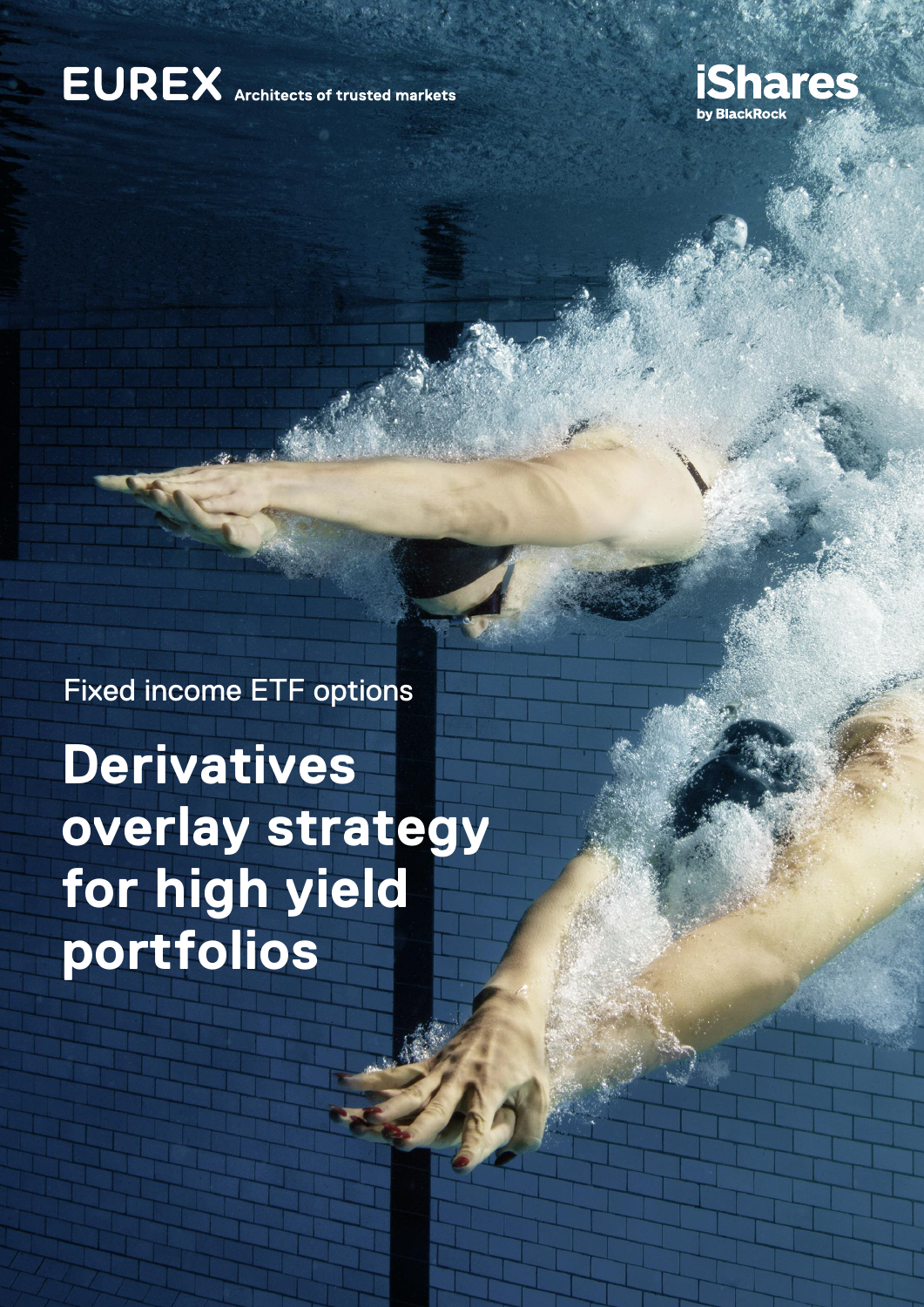### **Summary**

**Eurex fixed income ETF options on UCITS ETFs offer investors tools to manage exposure to credit indices to generate extra income in low volatility markets and hedge credit exposure during periods of volatility. Options on US high yield ETFs can be successfully utilised to generate increased returns and provide an exchange-traded alternative to CDS swaptions with the added benefits of increased transparency and margin efficiency offered from trading listed products.**

**Fixed income ETF options have seen increased global adoption, with Eurex offering European investors bond ETF options on UCITS underlyings. Eurex offers ETF options on the following UCITS ETFs:**

|                | No. ISIN     | <b>Bloomberg</b> | <b>Name</b>                                          | <b>Underlying index</b>                                   | <b>Currency</b> |
|----------------|--------------|------------------|------------------------------------------------------|-----------------------------------------------------------|-----------------|
|                | IE00B3F81R35 | <b>IEACLN</b>    | iShares Core € Corp Bond<br><b>UCITS ETF</b>         | Bloomberg Euro Corporate EUR<br><b>Bond Index</b>         |                 |
| $\overline{2}$ | IE00B66F4759 | <b>IHYG LN</b>   | iShares $€$ High Yield Corp<br><b>Bond UCITS ETF</b> | Markit iBoxx Euro Liquid<br><b>High Yield Index</b>       | <b>EUR</b>      |
| 3              | IE00B4PY7Y77 | <b>IHYU LN</b>   | iShares \$ High Yield Corp<br><b>Bond UCITS ETF</b>  | Markit iBoxx USD Liquid<br><b>High Yield Capped Index</b> | <b>USD</b>      |
| $\overline{4}$ | IE00B2NPKV68 | <b>IEMBLN</b>    | iShares J.P. Morgan \$ EM<br><b>Bond UCITS ETF</b>   | <b>IP Morgan EMBI Global</b><br>Core Index                | <b>USD</b>      |
| 5              | IE0032895942 | <b>LODE LN</b>   | iShares \$ Corp Bond UCITS<br><b>ETF</b>             | Markit iBoxx USD Liquid<br><b>Investment Grade Index</b>  | <b>USD</b>      |
| 6              | IE00BSKRIZ44 | <b>IDTL LN</b>   | iShares \$ Treasury Bond<br>20+yr UCITS ETF          | ICE U.S. Treasury 20+ Year<br><b>Bond Index</b>           | <b>USD</b>      |

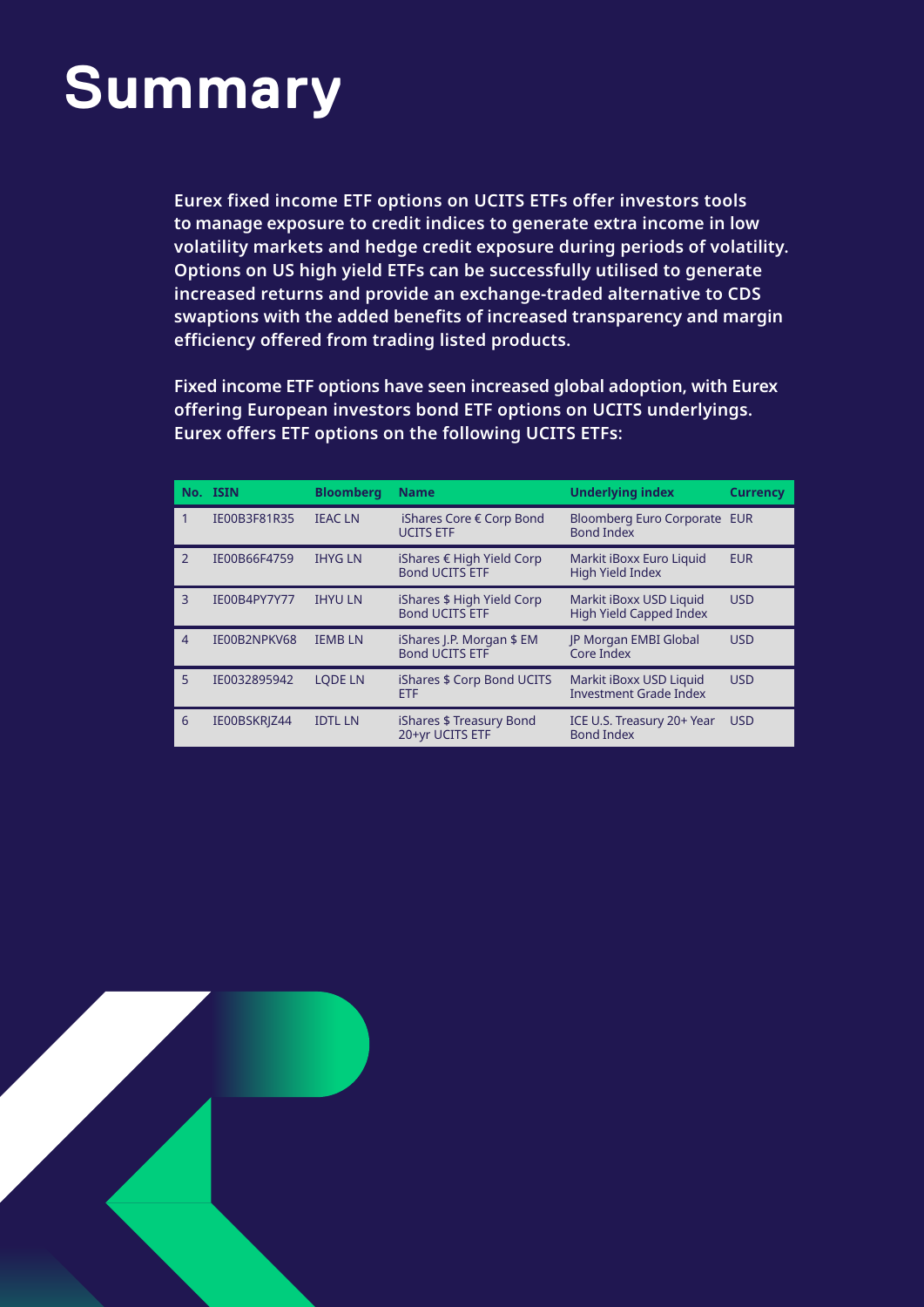### **Derivatives overlay strategy for high yield portfolios**

**Eurex offers listed fixed income ETF options on UCITS ETFs that cover the core credit markets. These options can be utilized by end investors as part of a derivatives overlay on bond or multi-asset portfolios as well as for taking tactical positions. This short paper investigates the benefits of using US Dollar high yield ETF options combined with a high yield bond portfolio. Shares of the underlying ETF have been used to represent the bond portfolio.**

The excess returns generated from the analyzed strategies against a portfolio that is 100% invested in the underlying high yield ETF were calculated to demonstrate how investors could improve their portfolio performance in a variety of market conditions.

The last five years have been predominantly characterized by low volatility across asset classes. However, there have been bouts of heightened volatility over short periods of time. This meant that investors could have often benefited from selling out-of-the-money call options and strangles to generate income. However, buying volatility and put options would have been effective in providing downside protection against these sell-offs.

The ultra-low rates environment and tightening of credit spreads drove investors further down the credit quality spectrum to obtain the necessary yield to fulfill their mandates, increasing the use-case for deploying income-generating option strategies to supplement a portfolio's yield.

Fixed income ETFs continue to see robust asset inflows and provide investors with a range of liquid funds to manage exposure to individual asset classes, letting them optimize fund management, and express market views. Bond ETFs created a new liquidity pool alongside the cash bond market with robust liquidity. This was proven again by the increased usage of bond ETFs in March 2020 to manage risk as the coronavirus pandemic swept the world and market volatility spiked.

Fixed income ETF options provide investors an additional tool to manage credit beta as part of an effective portfolio management strategy enabling them to outperform their corporate bond benchmarks.

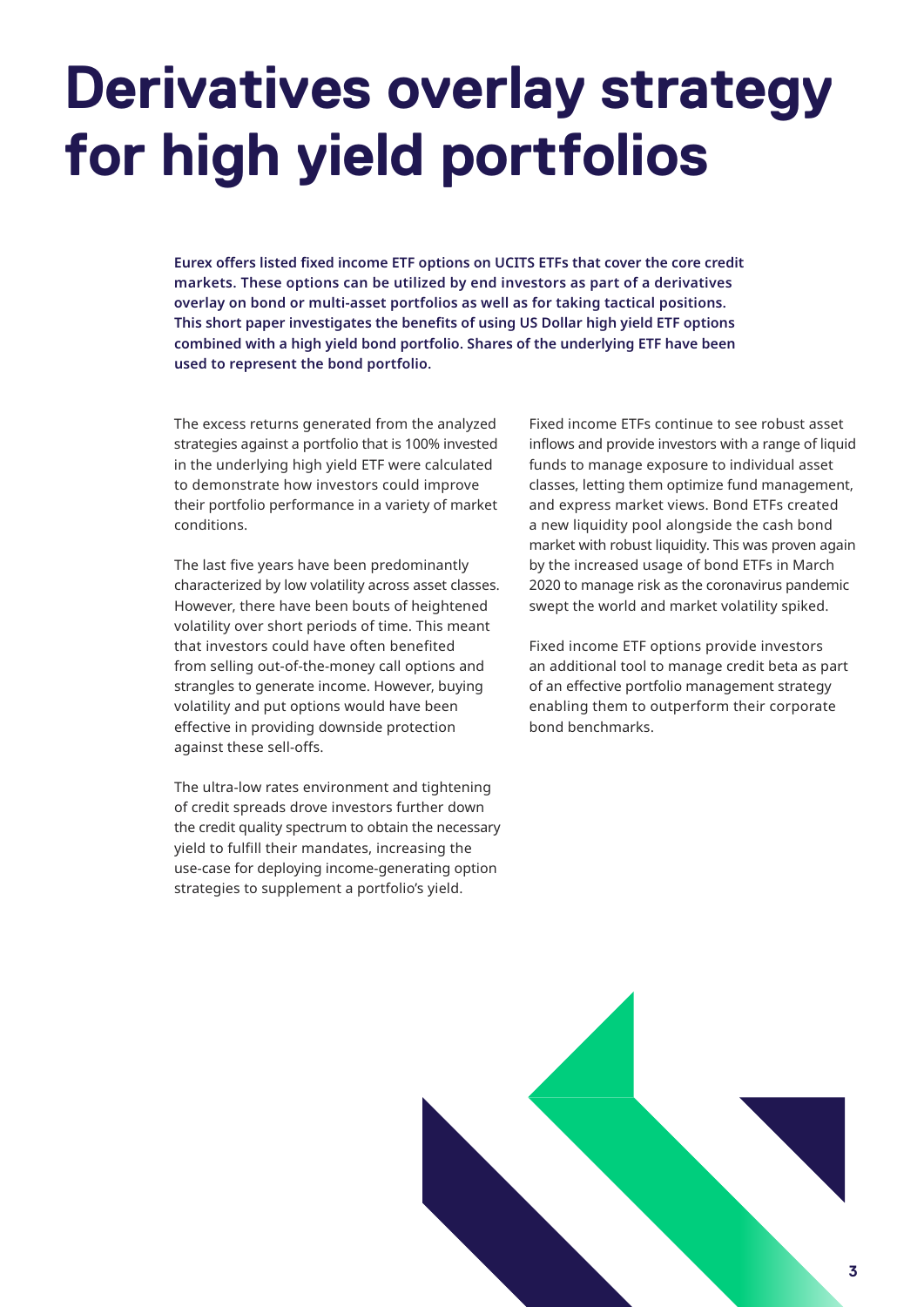## **Generating income from selling out-of-the-money calls**

In the low volatility market environment that pre-dated the coronavirus pandemic, selling call options presented an opportunity for investors to generate income to supplement the yield in their portfolios.

As demonstrated in the graph, selling out-of-themoney call options generated excess returns during the low volatility years of 2015, 2017, 2018 and 2020 compared to being solely invested in the high yield ETF.

Selling these options would reduce the variance of returns in the portfolio by providing income in exchange for a portion of potential upside returns.

2017 and 2018 were characterized by range-bound high yield spreads in the 300–400bps corridor,

though there was a significant break-out from this range in a bout of volatility towards the end of 2018. The strategy also proved successful in 2015 when spreads were higher and spent the first half of the year in the 420–520bps range before a sustained fall in high yield bonds in the second half of the year, which saw spreads rise to 660bps.

However this strategy also proved effective during the pandemic effected 2020, with investors able to sell out-of-the-money calls at high prices due to the raised implied volatility. Spreads in US high yield rose as high as 1100bps in March before falling steadily throughout the remaining nine months of the year to 360bps.



#### **Excess Return from Selling OTM Calls in a US Dollar High Yield ETF**

Selling out-of-the-money call options on a US Dollar High Yield ETF with a notional equivalent to 20% of the overall portfolio. Deltas were around 35–50 depending due to strike price intervals. The rest of the portfolio was invested in US Dollar High Yield ETF shares with distribution reinvested.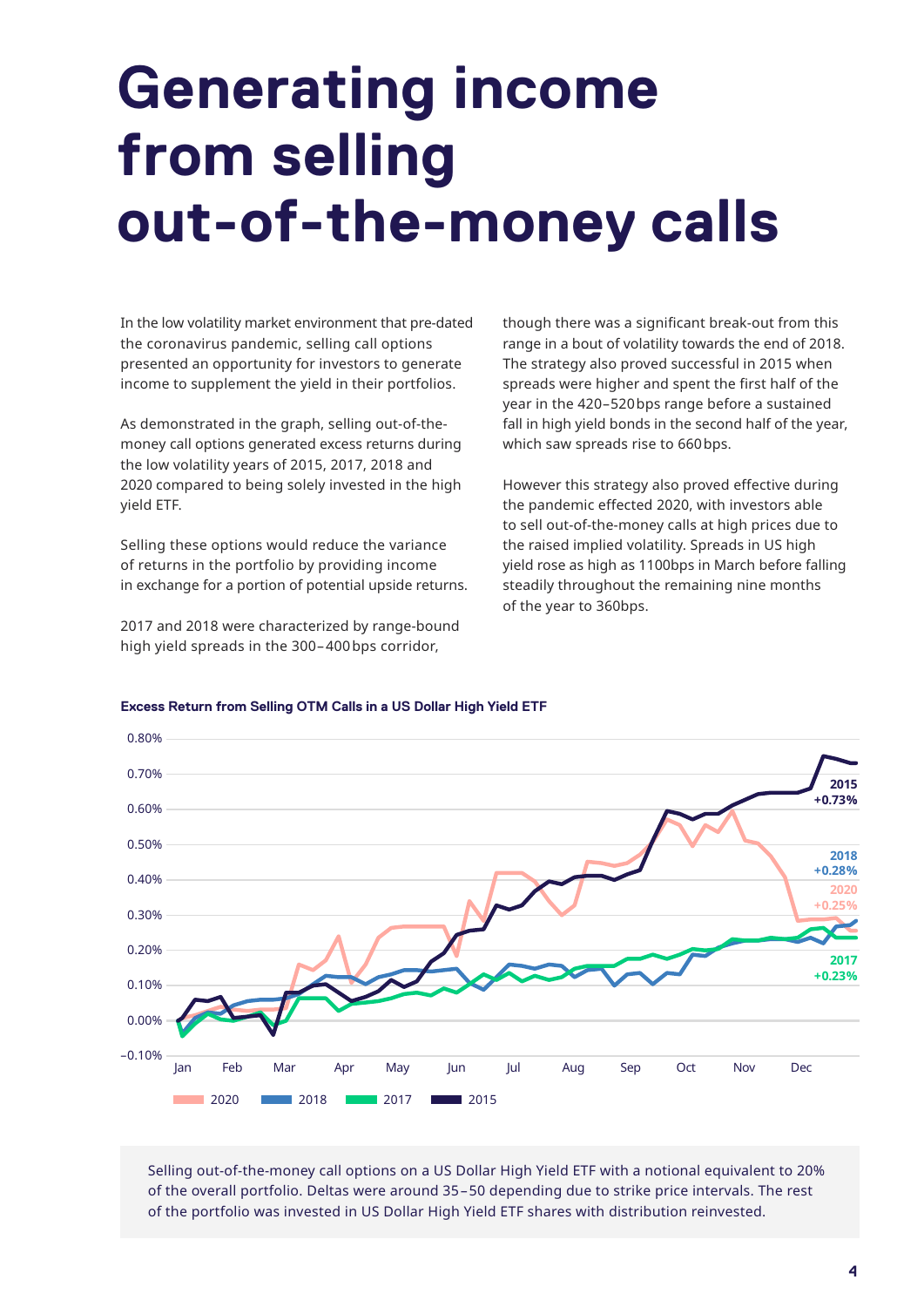## **Buying straddles for high volatility markets**

While it can be difficult to anticipate large spikes in volatility, Eurex's US high yield ETF options offer tools for investors to hedge their portfolios during periods of raised volatility.

A long straddle position as an overlay to holding the underlying ETF, with a notional of 10% of the overall portfolio, would have reduced losses in the first quarter of 2020 by 0.76%. The strategy also offered investors the opportunity to close the position for more than 1.5% of excess return in late March.

Closing the position would have offset losses in a high yield portfolio and provided capital to invest into markets with large price dislocations and opportunities, with US high yield spreads being over 900bps in the first week of April.

While effective in the first quarter of 2020, continuing to hold and roll the position throughout the year of 2020 would have resulted in lower returns compared to the portfolio alone due to high implied volatility and subsequently raised option prices throughout the rest of the year.

A straddle would have resulted in losses in the first quarter in recent years, ranging from 0.05% to 0.27% in the absence of a broad market sell-off or rally, though it offered a slight gain in Q1 2019 from a rally in high yield.



#### **Excess Return from Long Straddle in a US Dollar High Yield ETF**

Buying at-the-money call and put options with the same strike in US Dollar High Yield ETF options with notionals equivalent to 10% of the overall portfolio. The rest of the portfolio was invested in US Dollar High Yield ETF shares with distribution reinvested.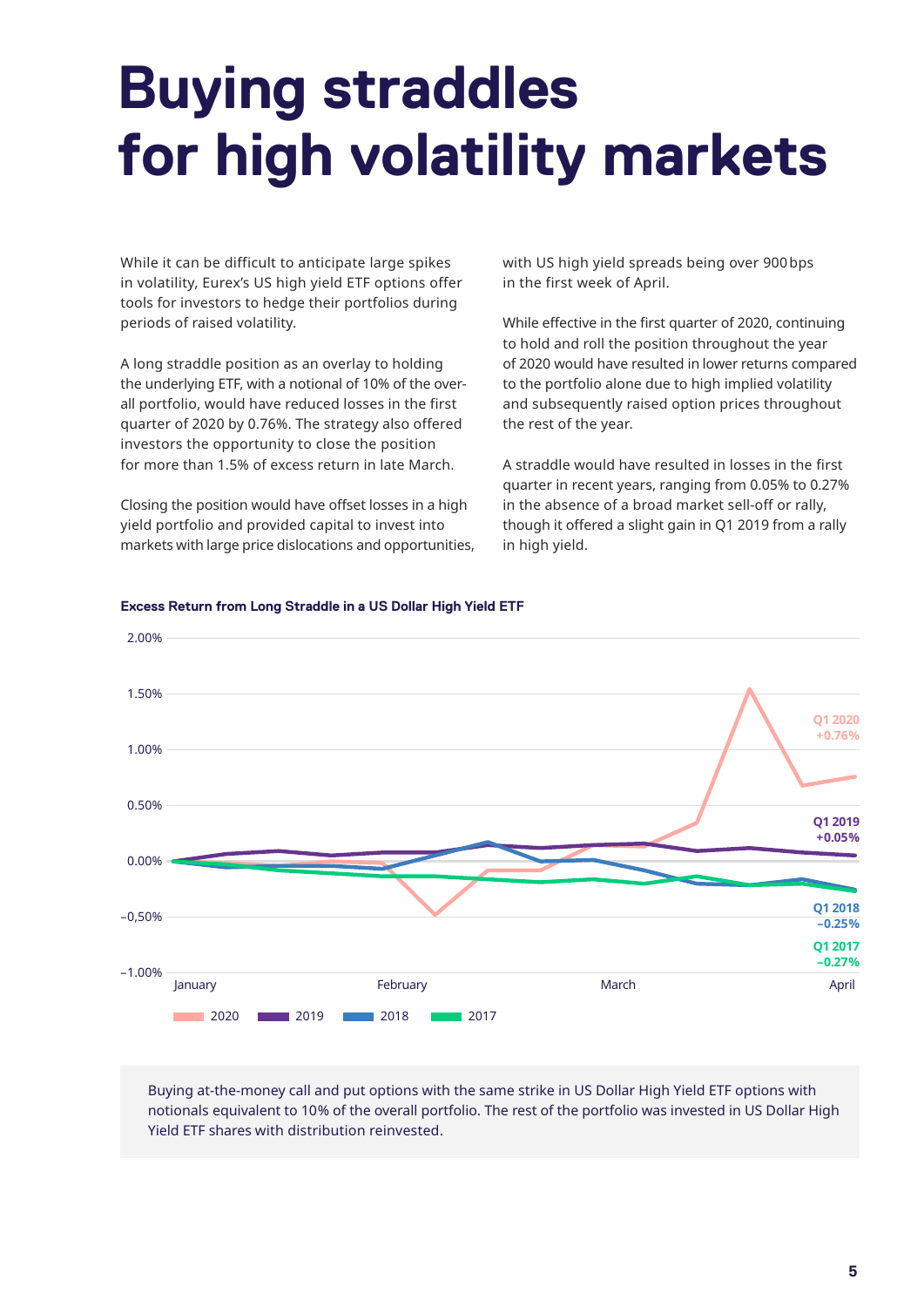### **Selling out-of-themoney strangles to generate income**

Selling volatility in high yield is an additional method to generate extra income in a low rate and low volatility environment.

The graphs show the excess return from selling strangles with notionals equivalent to 20% of the overall portfolio. The potential excess returns compared to solely holding the underlying ETF ranged from +0.81% in 2015 to +0.65% in 2016.

High yield spreads remained within a 100bps range in 2017 and for the majority of 2018 before a sell-off towards the end of the year, which lead to the strategy generating positive returns in both years. The strategy also proved profitable in 2015 despite a sell-off in the latter half of the year and in 2016, where high yield saw a rally at the start of the year.

The strategy comes at the expense of potential upside return and the potential for increased declines in the case of a large fall in the underlying.



#### **Excess Return from Selling OTM Strangles in a US Dollar High Yield ETF**

Selling out-of-the-money call and put options with deltas typically around 20–30 in US Dollar High Yield ETF options with notionals equivalent to 20% of the overall portfolio. The rest of the portfolio was invested in US Dollar High Yield ETF shares with distribution reinvested.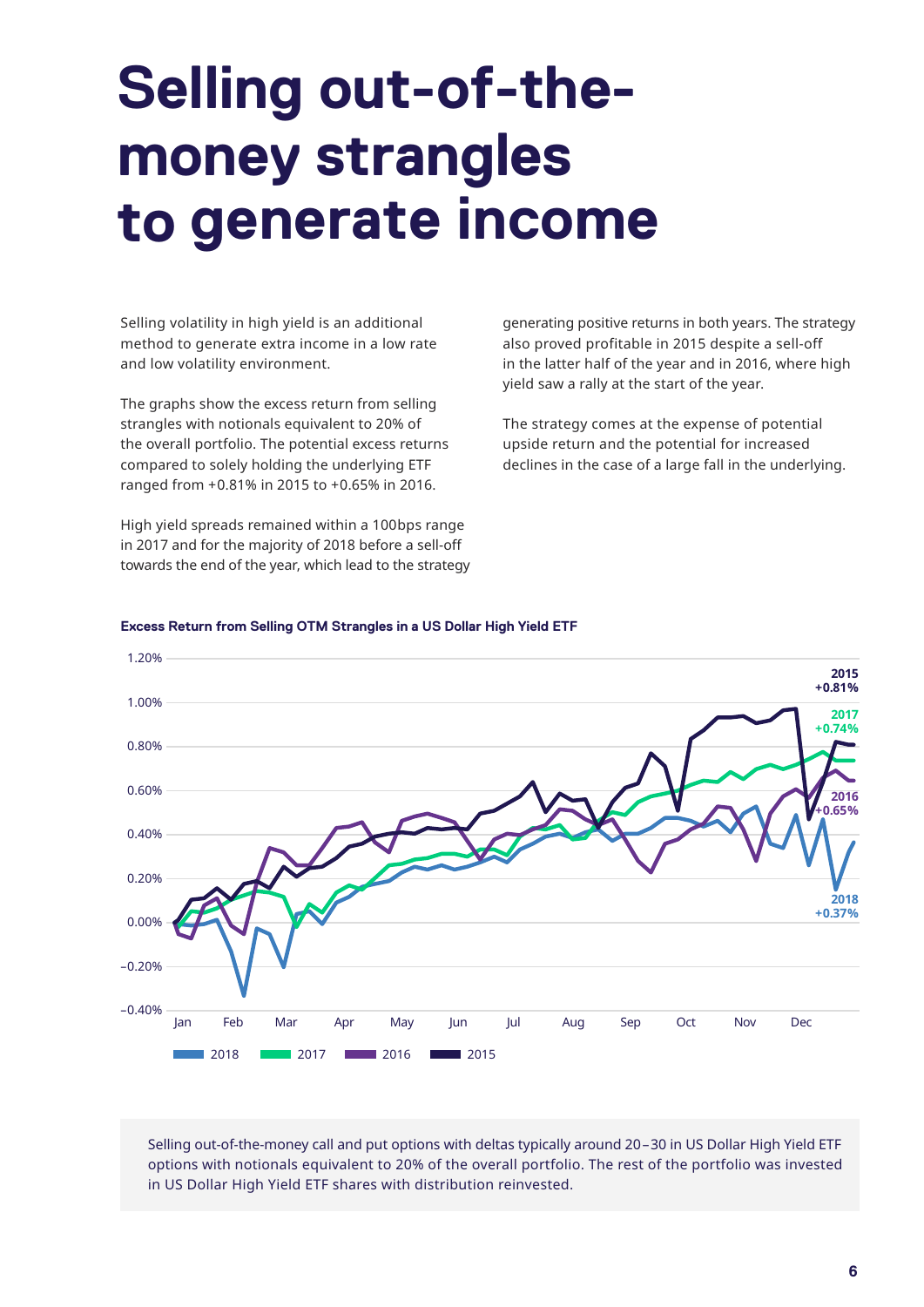## **Buying out-of-the-money calls to increase beta within a high yield portfolio**

Following sharp sell-offs in high yield in 2015 and 2018, buying out-of-the-money calls to leverage beta within high yield portfolios would have generated excess returns in 2016's and 2019's recovering markets compared to just holding the underlying ETF.

High yield spreads started 2019 at 537bps after rising significantly in November and December 2018. The first quarter of 2019 saw spreads fall over 140bps and the year ended with spreads at 336bps, with call options allowing investors to benefit further

from the rally and resulting in 0.96% of excess return for the year.

2016 saw the sell-off from 2015 continue during the first two months of the year. The call option strategy allowed investors to benefit from the eventual recovery without having to time the market perfectly. The excess returns turned positive later in the year, with the portfolio with the call option overlay outperforming by 0.26%.



#### **Excess Return from Long Call Positions in a US Dollar High Yield ETF**

Buying out-of-the-money call options with deltas typically around 40 in US Dollar High Yield ETF options and with notionals equivalent to 20% of the overall portfolio. The rest of the portfolio was invested in US Dollar High Yield ETF shares with distribution reinvested.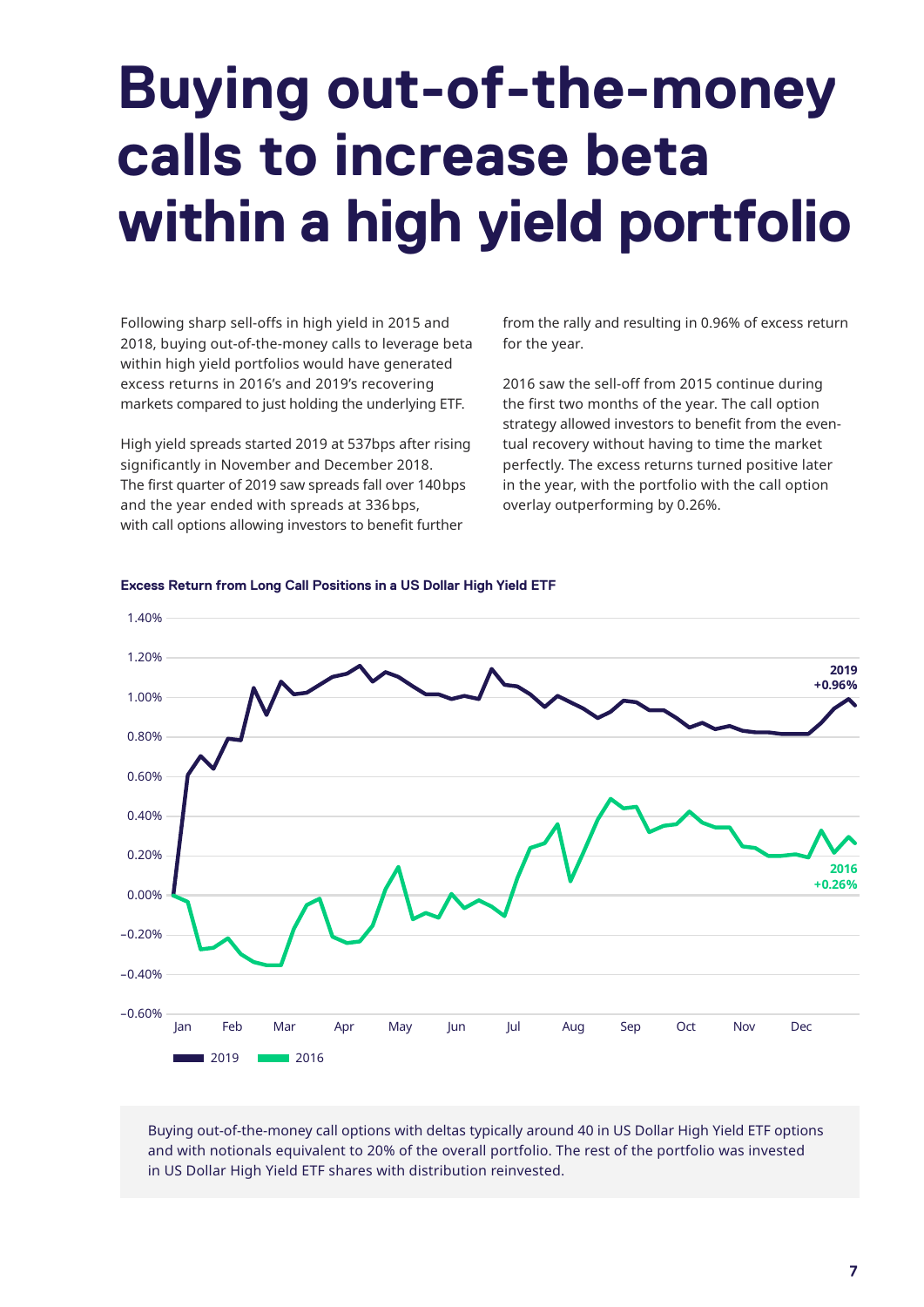# **Appendix**

The strategies were calculated by taking position in the quarterly expiring options in the US Dollar High Yield ETF. These positions were rolled on 14 days before the expiry of the option, with the position in the upcoming expiry being closed and a position in the next quarterly expiry being opened.

| <b>Expiry</b>               | Mar <sub>15</sub> | un15                  | Sep15           | Dec <sub>15</sub> | Mar <sub>16</sub> |
|-----------------------------|-------------------|-----------------------|-----------------|-------------------|-------------------|
| <b>Contract</b>             | Mar15 Call S91    | <b>Iun15 Call S91</b> | Sep15 Call S90  | Dec15 Call S87    | Mar16 Call S83    |
| Long/short                  | Short             | Short                 | Short           | Short             | Short             |
| <b>Position open price</b>  | USD 0.75          | <b>USD 0.85</b>       | USD 0.80        | <b>USD 1.03</b>   | <b>USD 0.92</b>   |
| <b>Position open date</b>   | 02/01/2015        | 06/03/2015            | 05/06/2015      | 04/09/2015        | 04/12/2015        |
| <b>Position close price</b> | <b>USD 0.40</b>   | <b>USD 0.10</b>       | <b>USD 0.03</b> | <b>USD 0.03</b>   | <b>USD 0.57</b>   |
| <b>Position close date</b>  | 06/03/2015        | 05/06/2015            | 04/09/2015      | 04/12/2015        | 31/12/2015        |

#### **Selling OTM Calls in a US Dollar High Yield ETF**

| <b>Expiry</b>               | Mar <sub>17</sub>                  | Jun <sub>17</sub> | Sep17           | Dec17           | Mar <sub>18</sub> |
|-----------------------------|------------------------------------|-------------------|-----------------|-----------------|-------------------|
| Contract                    | Mar17 Call S88                     | Jun17 Call S89    | Sep17 Call S89  | Dec17 Call S89  | Mar18 Call S88    |
| Long/short                  | Short                              | Short             | <b>Short</b>    | Short           | Short             |
| <b>Position open price</b>  | <b>USD 0.35</b><br><b>USD 0.45</b> |                   | <b>USD 0.39</b> | <b>USD 0.39</b> | <b>USD 0.38</b>   |
| <b>Position open date</b>   | 03/01/2017                         | 03/03/2017        | 02/06/2017      | 01/09/2017      | 01/12/2017        |
| <b>Position close price</b> | USD 0.35                           | <b>USD 0.10</b>   | <b>USD 0.06</b> | <b>USD 0.05</b> | <b>USD 0.37</b>   |
| <b>Position close date</b>  | 03/03/2017                         | 02/06/2017        | 01/09/2017      | 01/12/2017      | 29/12/2017        |

| <b>Expiry</b>               | Mar <sub>18</sub>           | Sep18<br>lun <sub>18</sub> |                 | Dec18           | Mar <sub>19</sub> |  |
|-----------------------------|-----------------------------|----------------------------|-----------------|-----------------|-------------------|--|
| <b>Contract</b>             | Mar18 Call S88              | Jun18 Call S87             | Sep18 Call S86  | Dec18 Call S86  | Mar19 Call S84    |  |
| Long/short                  | Short                       | Short                      | <b>Short</b>    | Short           | Short             |  |
| <b>Position open price</b>  | USD 0.30<br><b>USD 0.36</b> |                            | <b>USD 0.25</b> | <b>USD 0.31</b> | <b>USD 0.39</b>   |  |
| <b>Position open date</b>   | 02/01/2018                  | 02/03/2018                 | 01/06/2018      | 07/09/2018      | 07/12/2018        |  |
| <b>Position close price</b> | <b>USD 0.01</b>             | <b>USD 0.01</b>            | <b>USD 0.15</b> | <b>USD 0.02</b> | <b>USD 0.21</b>   |  |
| <b>Position close date</b>  | 02/03/2018                  | 01/06/2018                 | 07/09/2018      | 07/12/2018      | 31/12/2018        |  |

| <b>Expiry</b>               | Mar <sub>20</sub> | Jun20<br>Sep20  |                 | Dec20           | Mar <sub>20</sub> |  |
|-----------------------------|-------------------|-----------------|-----------------|-----------------|-------------------|--|
| <b>Contract</b>             | Mar20 Call S89    | Jun20 Call S86  | Sep20 Call S85  | Dec20 Call S85  | Mar20 Call S87    |  |
| Long/short                  | Short             | Short           | <b>Short</b>    | Short           | Short             |  |
| <b>Position open price</b>  | <b>USD 0.22</b>   | <b>USD 1.02</b> | <b>USD 1.63</b> | <b>USD 1.26</b> | <b>USD 0.89</b>   |  |
| <b>Position open date</b>   | 02/01/2020        | 06/03/2020      | 05/06/2020      | 04/09/2020      | 04/12/2020        |  |
| <b>Position close price</b> | <b>USD 0.06</b>   | <b>USD 0.39</b> | USD 0.51        | <b>USD 1.96</b> | <b>USD 1.02</b>   |  |
| <b>Position close date</b>  | 06/03/2020        | 05/06/2020      | 04/09/2020      | 04/12/2020      | 31/12/2020        |  |

Source: Bloomberg, prices shown as bid/ask prices on given dates on CBOE US Dollar High Yield ETF options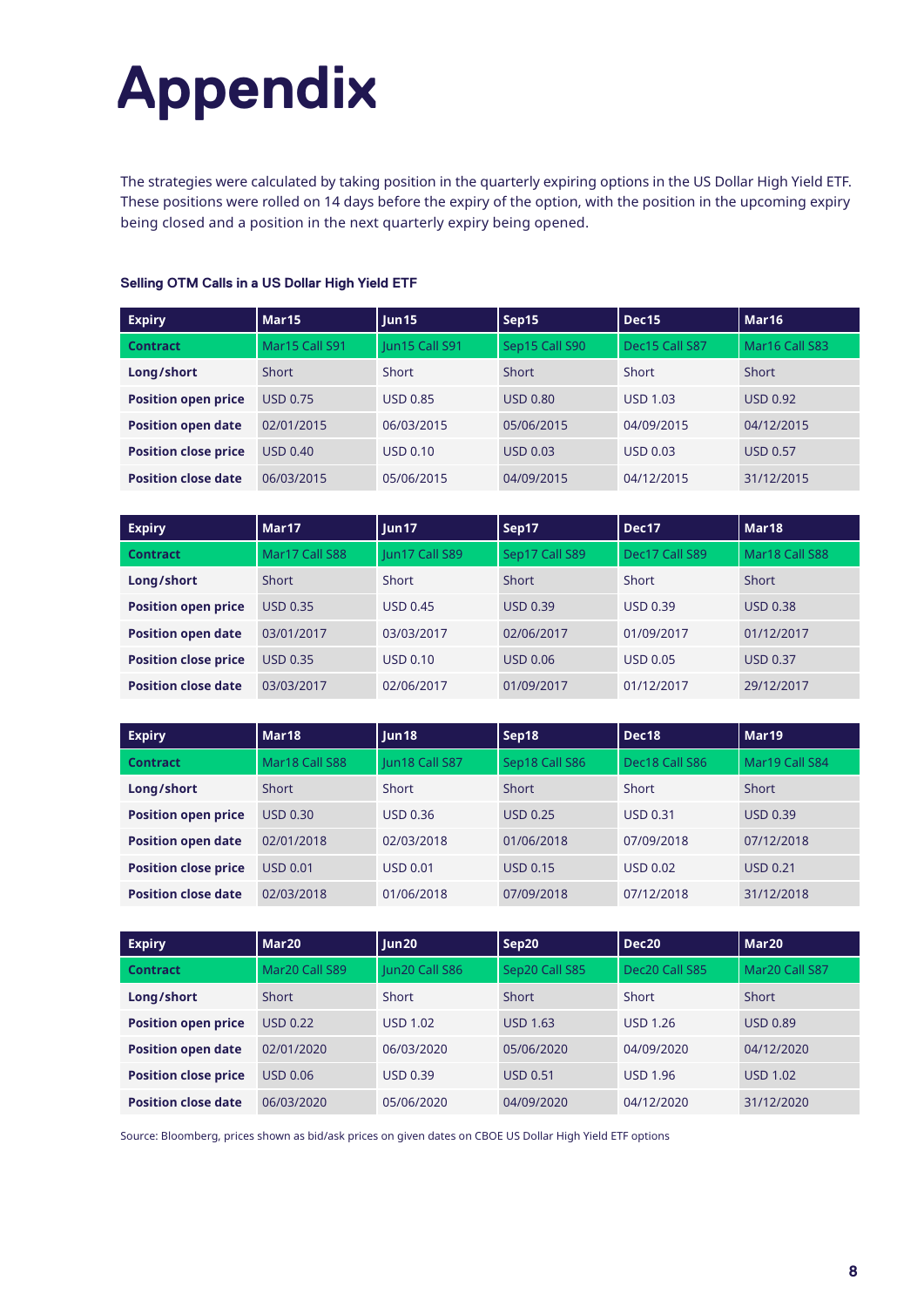#### **Long Straddle in a US Dollar High Yield ETF**

| <b>Expiry</b>               | Mar <sub>20</sub> |                 | Jun20            |                 |
|-----------------------------|-------------------|-----------------|------------------|-----------------|
| <b>Contract</b>             | Mar20 Put S88     | Mar20 Call S88  | Jun20 Put S85    | Jun20 Put S85   |
| Long/short                  | Long              | Long            | Long             | Long            |
| <b>Position open price</b>  | <b>USD 0.89</b>   | <b>USD 0.83</b> | <b>USD 3.80</b>  | <b>USD 2.53</b> |
| <b>Position open date</b>   | 02/01/2020        | 02/01/2020      | 06/03/2020       | 06/03/2020      |
| <b>Position close price</b> | <b>USD 2.82</b>   | <b>USD 0.05</b> | <b>USD 10.95</b> | <b>USD 0.01</b> |
| <b>Position close date</b>  | 06/03/2020        | 06/03/2020      | 03/04/2020       | 03/04/2020      |

| <b>Expiry</b>               | Mar <sub>19</sub> |                 | Jun19           |                 |
|-----------------------------|-------------------|-----------------|-----------------|-----------------|
| <b>Contract</b>             | Mar20 Put S88     | Mar20 Call S88  | Jun20 Put S85   | Jun20 Put S85   |
| Long/short                  | Short             | Short           | Short           | Short           |
| <b>Position open price</b>  | <b>USD 1.93</b>   | <b>USD 1.18</b> | <b>USD 1.86</b> | <b>USD 0.65</b> |
| <b>Position open date</b>   | 02/01/2019        | 02/01/2019      | 01/03/2019      | 01/03/2019      |
| <b>Position close price</b> | <b>USD 0.00</b>   | <b>USD 4.50</b> | <b>USD 0.87</b> | <b>USD 0.85</b> |
| <b>Position close date</b>  | 01/03/2019        | 01/03/2019      | 05/04/2019      | 05/04/2019      |

Source: Bloomberg, prices shown as bid/ask prices on given dates on CBOE US Dollar High Yield ETF options

#### **Long Call Positions in a US Dollar High Yield ETF**

| <b>Expiry</b>               | Mar16           | Sep16<br>lun16  |                 | Dec16           | Mar <sub>17</sub> |  |
|-----------------------------|-----------------|-----------------|-----------------|-----------------|-------------------|--|
| <b>Contract</b>             | Mar16 Call S81  | Jun16 Call S82  | Sep16 Call S84  | Dec16 Call S88  | Mar17 Call S86    |  |
| Long/short                  | Long            | Long            | Long            | Long            | Long              |  |
| <b>Position open price</b>  | <b>USD 1.05</b> | <b>USD 1.13</b> | <b>USD 1.01</b> | <b>USD 0.73</b> | <b>USD 0.98</b>   |  |
| <b>Position open date</b>   | 04/01/2016      | 04/03/2016      | 03/06/2016      | 02/09/2016      | 02/12/2016        |  |
| <b>Position close price</b> | <b>USD 0.61</b> | <b>USD 1.48</b> | <b>USD 2.51</b> | <b>USD 0.01</b> | <b>USD 1.19</b>   |  |
| <b>Position close date</b>  | 04/03/2016      | 03/06/2016      | 02/09/2016      | 02/12/2016      | 30/12/2016        |  |

| <b>Expiry</b>               | Mar <sub>19</sub> | Sep19<br> un19  |                 | Dec <sub>19</sub> | Mar20           |  |
|-----------------------------|-------------------|-----------------|-----------------|-------------------|-----------------|--|
| <b>Contract</b>             | Mar19 Call S82    | un19 Call S87   | Sep19 Call S87  | Dec19 Call S88    | Mar19 Call S88  |  |
| Long/short                  | Long              | Long            | Long            | Long              | Long            |  |
| <b>Position open price</b>  | <b>USD 0.64</b>   | <b>USD 0.28</b> | <b>USD 0.56</b> | <b>USD 0.51</b>   | <b>USD 0.21</b> |  |
| <b>Position open date</b>   | 02/01/2019        | 01/03/2019      | 07/06/2019      | 06/09/2019        | 06/12/2019      |  |
| <b>Position close price</b> | <b>USD 3.60</b>   | USD 0.02        | <b>USD 0.41</b> | <b>USD 0.01</b>   | <b>USD 0.60</b> |  |
| <b>Position close date</b>  | 01/03/2019        | 07/06/2019      | 06/09/2019      | 06/12/2019        | 31/12/2019      |  |

Source: Bloomberg, prices shown as bid/ask prices on given dates on CBOE US Dollar High Yield ETF options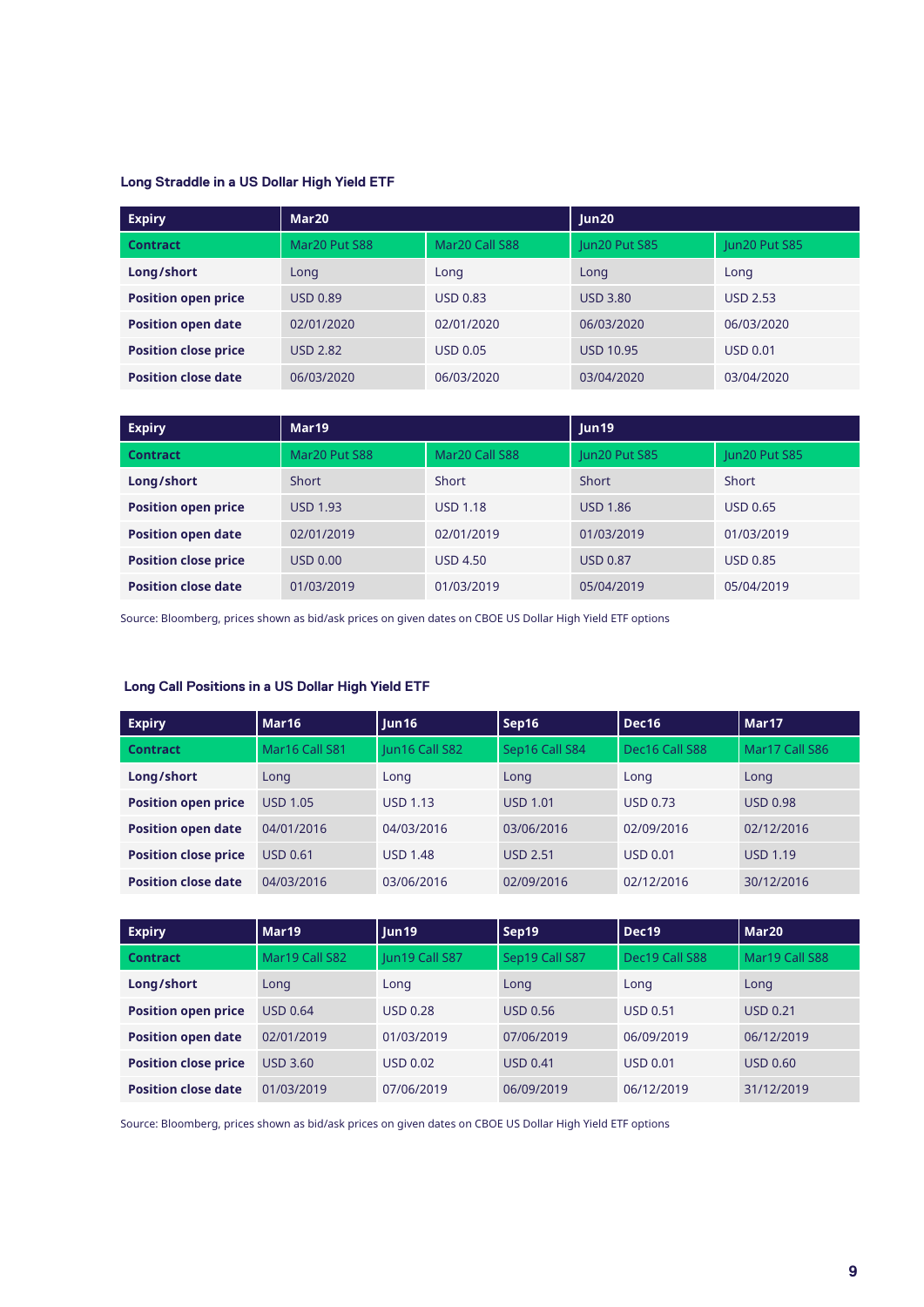#### **OTM Strangles in a US Dollar High Yield ETF**

| <b>Expiry</b>               | Mar <sub>15</sub>            |                               | Jun15            |                   | Sep15            |                   | Dec15            |                              | Mar <sub>16</sub>            |                               |
|-----------------------------|------------------------------|-------------------------------|------------------|-------------------|------------------|-------------------|------------------|------------------------------|------------------------------|-------------------------------|
| <b>Contract</b>             | Mar <sub>15</sub><br>Put S85 | Mar <sub>15</sub><br>Call S91 | lun15<br>Put S86 | un15 <br>Call S93 | Sep15<br>Put S86 | Sep15<br>Call S91 | Dec15<br>Put S81 | Dec <sub>15</sub><br>Put S88 | Mar <sub>16</sub><br>Put S78 | Mar <sub>16</sub><br>Call S85 |
| Long/short                  | Short                        | Short                         | Short            | Short             | Short            | Short             | Short            | Short                        | Short                        | Short                         |
| <b>Position open price</b>  | USD 0.90                     | USD 0.75                      | USD 0.70         | <b>USD 0.25</b>   | <b>USD 1.30</b>  | <b>USD 0.45</b>   |                  | USD 1.14 USD 0.59            | USD 0.69                     | USD 0.30                      |
| <b>Position open date</b>   | 02/01/2015                   |                               | 06/03/2015       |                   | 05/06/2015       |                   | 04/09/2015       |                              | 04/12/2015                   |                               |
| <b>Position close price</b> | USD 0.10                     | <b>USD 0.40</b>               | USD 0.10         | <b>USD 0.05</b>   | <b>USD 0.91</b>  | <b>USD 0.03</b>   | <b>USD 0.16</b>  | USD 0.03                     | <b>USD 1.37</b>              | USD 0.30                      |
| <b>Position close date</b>  | 06/03/2015                   |                               | 05/06/2015       |                   | 04/09/2015       |                   | 04/12/2015       |                              | 31/12/2015                   |                               |

| <b>Expiry</b>               | Mar <sub>16</sub>            |                               | Jun16                   |                   | Sep16            |                   | Dec16                        |                              | Mar <sub>17</sub> |                   |
|-----------------------------|------------------------------|-------------------------------|-------------------------|-------------------|------------------|-------------------|------------------------------|------------------------------|-------------------|-------------------|
| <b>Contract</b>             | Mar <sub>16</sub><br>Put S77 | Mar <sub>16</sub><br>Call S82 | un16 <br><b>Put S76</b> | lun16<br>Call S83 | Sep16<br>Put S79 | Sep16<br>Call S86 | Dec <sub>16</sub><br>Put S84 | Dec <sub>16</sub><br>Put S89 | Mar17<br>Put S82  | Mar17<br>Call S87 |
| Long/short                  | Short                        | Short                         | Short                   | Short             | <b>Short</b>     | Short             | Short                        | Short                        | Short             | <b>Short</b>      |
| <b>Position open price</b>  | <b>USD 1.11</b>              | <b>USD 0.59</b>               |                         | USD 0.86 USD 0.60 | <b>USD 0.64</b>  | <b>USD 0.21</b>   | USD 1.02                     | <b>USD 0.25</b>              | <b>USD 1.08</b>   | USD 0.49          |
| <b>Position open date</b>   | 04/01/2016                   |                               | 04/03/2016              |                   | 03/06/2016       |                   | 02/09/2016                   |                              | 02/12/2016        |                   |
| <b>Position close price</b> | USD 0.10                     | <b>USD 0.31</b>               |                         | USD 0.05 USD 0.87 | <b>USD 0.04</b>  | <b>USD 1.13</b>   |                              | USD 0.26 USD 0.03            | USD 0.52 USD 0.86 |                   |
| <b>Position close date</b>  | 04/03/2016                   |                               | 03/06/2016              |                   | 02/09/2016       |                   | 02/12/2016                   |                              | 30/12/2016        |                   |

| <b>Expiry</b>               | Mar17            |                   | un17              |                   | Sep17            |                   | Dec17            |                  | Mar <sub>18</sub> |                               |
|-----------------------------|------------------|-------------------|-------------------|-------------------|------------------|-------------------|------------------|------------------|-------------------|-------------------------------|
| <b>Contract</b>             | Mar17<br>Put S84 | Mar17<br>Call S89 | un17 <br>Put S85  | lun17<br>Call S90 | Sep17<br>Put S86 | Sep17<br>Call S90 | Dec17<br>Put S85 | Dec17<br>Put S89 | Mar18<br>Put S84  | Mar <sub>18</sub><br>Call S89 |
| Long/short                  | Short            | Short             | Short             | Short             | Short            | Short             | Short            | Short            | Short             | Short                         |
| <b>Position open price</b>  | USD 0.62         | USD 0.12          | USD 0.76 USD 0.21 |                   | <b>USD 0.77</b>  | USD 0.11          | <b>USD 0.64</b>  | <b>USD 0.39</b>  | USD 0.74          | USD 0.12                      |
| <b>Position open date</b>   | 03/01/2017       |                   | 03/03/2017        |                   | 02/06/2017       |                   | 01/09/2017       |                  | 01/12/2017        |                               |
| <b>Position close price</b> | USD 0.13         | <b>USD 0.10</b>   | <b>USD 0.08</b>   | <b>USD 0.02</b>   | <b>USD 0.05</b>  | <b>USD 0.01</b>   | USD 0.10         | USD 0.05         | <b>USD 0.53</b>   | <b>USD 0.15</b>               |
| <b>Position close date</b>  | 03/03/2017       |                   | 02/06/2017        |                   | 01/09/2017       |                   | 01/12/2017       |                  | 29/12/2017        |                               |

| <b>Expiry</b>               | Mar <sub>18</sub>            |                               | Jun18            |                   | Sep18            |                   | Dec18            |                              | Mar <sub>19</sub> |                   |
|-----------------------------|------------------------------|-------------------------------|------------------|-------------------|------------------|-------------------|------------------|------------------------------|-------------------|-------------------|
| <b>Contract</b>             | Mar <sub>18</sub><br>Put S86 | Mar <sub>18</sub><br>Call S89 | lun18<br>Put S83 | un18 <br>Call S87 | Sep18<br>Put S82 | Sep18<br>Call S86 | Dec18<br>Put S83 | Dec <sub>18</sub><br>Put S86 | Mar19<br>Put S80  | Mar19<br>Call S84 |
| Long/short                  | Short                        | Short                         | Short            | Short             | Short            | Short             | Short            | Short                        | Short             | Short             |
| <b>Position open price</b>  | USD 0.50                     | USD 0.05                      | USD 1.03         | USD 0.36          | <b>USD 0.72</b>  | <b>USD 0.25</b>   | USD 0.63         | <b>USD 0.31</b>              | <b>USD 0.90</b>   | <b>USD 0.39</b>   |
| <b>Position open date</b>   | 03/01/2018                   |                               | 02/03/2018       |                   | 01/06/2018       |                   | 07/09/2018       |                              | 07/12/2018        |                   |
| <b>Position close price</b> | USD 0.68                     | USD 0.04                      | USD 0.08         | <b>USD 0.01</b>   | <b>USD 0.04</b>  | <b>USD 0.15</b>   | <b>USD 0.85</b>  | <b>USD 0.02</b>              | <b>USD 1.48</b>   | USD 0.21          |
| <b>Position close date</b>  | 02/03/2018                   |                               | 01/06/2018       |                   | 07/09/2018       |                   | 07/12/2018       |                              | 31/12/2018        |                   |

Source: Bloomberg, prices shown as bid/ask prices on given dates on CBOE US Dollar High Yield ETF options